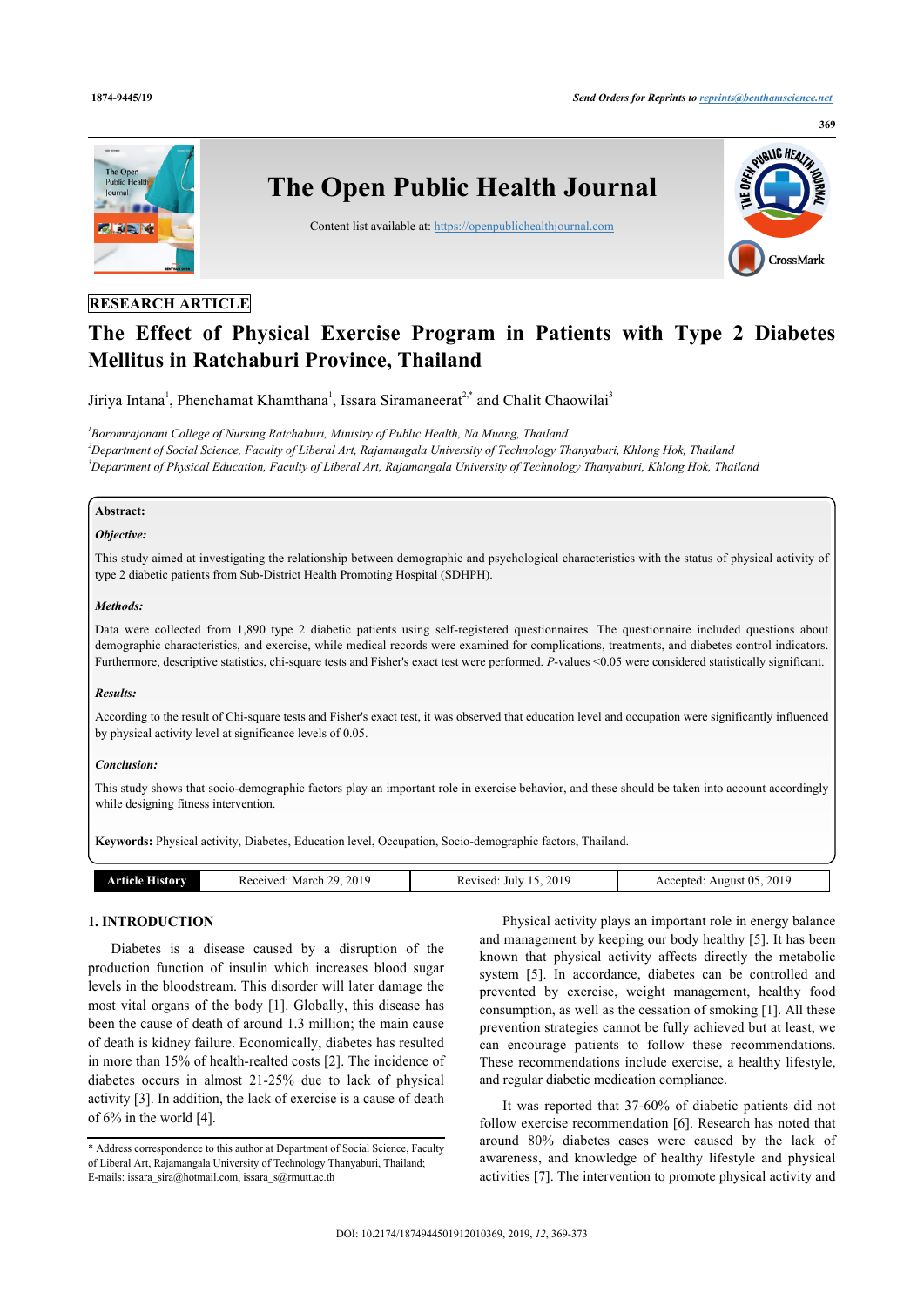exercise should be encouraged due to some reasons, namely socio-demographic, and psychological factors. This study was designed to investigate the impact of psychological and demographic factors on physical activity in type 2 diabetic patients.

# **2. METHODS**

#### **2.1. Settings**

Data were conducted from Tambon Health Promoting Hospitals in Mueang Ratchaburi Province, Thailand from January 2018 to March 2018. The samples were diabetic patients over the age of 18 with multi-stage randomization. Mueang Ratchaburi is a province in the Kingdom of Thailand. The province is divided into 10 districts, namely Ratchaburi, Chom Bueng, Suan Phueng, Damnoen Saduak, Ban Pong, Bang Phae, Wat Phleng, Photharam, Pak Tho and Ban Kha. The first step was to select 5 districts from 10 districts which were Danein district, Muang district, Baang Pair district, Photharam district and Wat Phleng district. Step two: a total of 84 hospitals were enrolled as the district health-promoting hospitals; 42 (SDHPH) [\[9\]](#page-3-7) Sub-district hospitals that are based on health promotion play an important role in providing core services to all communities, including individuals, families and societies as a whole. In the health promotion hospital unit which consists of doctors, nurses, public health officials, technicians, public health, dentistry, medical techniques and traditional Thai medicine, each promotional hospital provides services to approximately 5,000 residents[[8](#page-3-8)]. Finally, we selected patients with pre-defined qualifications. The data covers 1,890 patients who were older than 15 years.

#### **2.2. Ethical Considerations**

The Institutional Research Board of Boromarajonani College of Nursing, Ratchaburi (IRB-BCNR) - Ministry of Public Health approved this study with the certificate of approval number BCNR. No. 02/2018.

#### **2.3. Measures**

The data collection was carried out by using a selfadministered questionnaire. The questionnaire consists of two parts. The first part was socio-demographic characteristics (namely age, sex, educational attainment, and Body Mass Index (BMI). The second part was adopted by the International Physical Activity Questionnaire (IPAQ). The IPAQ measured the physical activity during the last 7 days, the final score would represent the intensity of physical activity[[9](#page-3-7)]. The content validity was compiled by 3 experts, who considered the appropriateness of the language used and checked the reliability using the Cronbach's Alpha Coefficient to test the consistency of the questionnaire. The overall reliability was greater than 0.70. The collected data was thoroughly examined before it was analyzed by applying the SPSS application.

## **2.4. Statistical Analysis**

The data was tested by implementing descriptive statistics, Chi-square and completed by Fisher's exact test. Chi-square was applied to test the relationship between the demographic factors and physical activity level. The chi-square test for

independence compared two variables in the table to see whether they were related to each other or not. In general, tests are performed to see if the distribution of variables is different from each other or not. Chi-square statistics are one way to show the relationship between two categorical variables. Since the p-value was less than the significance level  $\alpha = 0.05$ , we rejected the null hypothesis and concluded that there was an association between the two variables.

### **3. RESULTS**

Table **[1](#page--1-0)** shows the characteristics of 1,890 respondents who successfully gave the data. The average age of respondents was 57.6 years ( $SD = 1.76$ ) and the number of male respondents was more than females. Most respondents (36.2%) had a bachelor's degree. Most of the respondants (28.4%) were employees being diabetic of age 11-20 years. In terms of body mass index, 29.7% had a body mass index of 25.0-29.9 (which is overweight).

|  |                                 | Table 1. Frequency and percentage of patients |  |
|--|---------------------------------|-----------------------------------------------|--|
|  | characteristic (1,890 patients) |                                               |  |

| <b>Demographic variables</b> | Frequency (%) |  |  |  |
|------------------------------|---------------|--|--|--|
| <b>Sex</b>                   |               |  |  |  |
| Male                         | 1,050(55.6)   |  |  |  |
| Female                       | 840 (44.4)    |  |  |  |
| Education                    |               |  |  |  |
| Primary                      | 153(8.1)      |  |  |  |
| Junior High                  | 220(11.6)     |  |  |  |
| High school / Vocational     | 368 (19.5)    |  |  |  |
| Diploma                      | 330 (17.5)    |  |  |  |
| Bachelor                     | 684 (36.2)    |  |  |  |
| Post graduate                | 120(6.3)      |  |  |  |
| Other                        | 14(0.8)       |  |  |  |
| Occupation                   |               |  |  |  |
| Farmers                      | 120(6.3)      |  |  |  |
| Government                   | 196 (10.4)    |  |  |  |
| Contractor                   | 283 (10.3)    |  |  |  |
| Employees                    | 411 (31.8)    |  |  |  |
| Student                      | 72 (13.8)     |  |  |  |
| <b>Business</b>              | 536 (18.4)    |  |  |  |
| Other                        | 172(9.1)      |  |  |  |
| <b>Duration of diabetes</b>  |               |  |  |  |
| $<$ 5 year                   | 590(31.2)     |  |  |  |
| 5-10 year                    | 500 (26.5)    |  |  |  |
| 11-20 year                   | 536 (28.4)    |  |  |  |
| $>20$ year                   | 264 (13.9)    |  |  |  |
| Mean = $7.56$ , SD. = $0.78$ |               |  |  |  |
| <b>Body Mass Index</b>       |               |  |  |  |
| <18.5, (underweight)         | 296(15.7)     |  |  |  |
| 18.5-24.9, (normal)          | 217(11.5)     |  |  |  |
| 25.0-29.9, (overweight)      | 561(29.8)     |  |  |  |
| 30.0-34.9, (obese class 1)   | 411(21.8)     |  |  |  |
| 35.0-39.9, (obese class 2)   | 82(4.3)       |  |  |  |
| $>40$ (obese class 3)        | 321(16.9)     |  |  |  |
| Mean = $34.2$ , SD. = $0.72$ |               |  |  |  |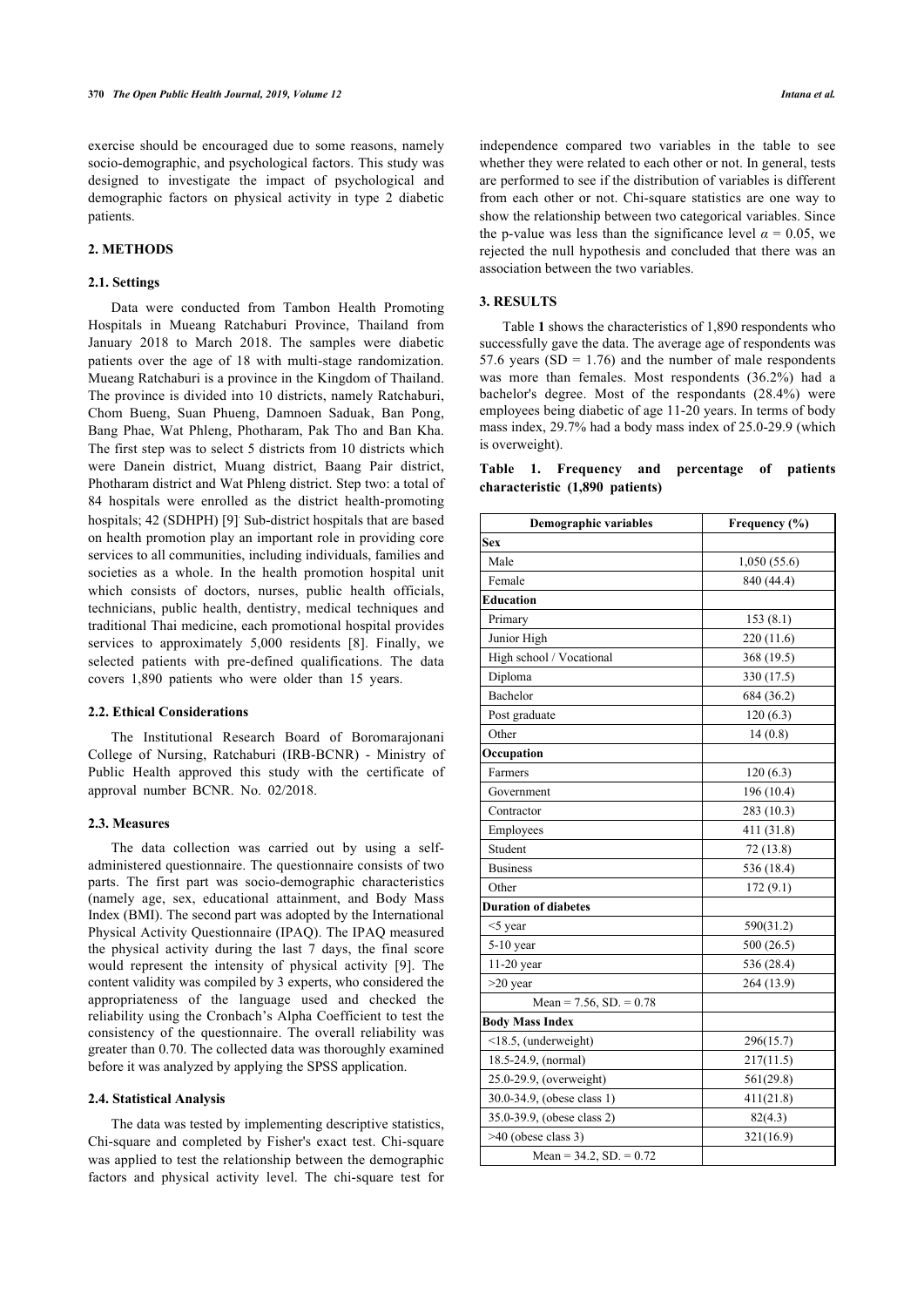Table**2** presents the association between socio-demographic factors and physical activity level. The statistical analysis results showed there was a significant association between physical activity level, education and occupation, which were significant at alpha 0.05. However, there was no association between physical activity and sex, duration of diabetes, and body mass index (p>0.05).

**Table 2. Relationship between demographic variables and level of physical activity among diabetic patients (1,890 patients)**

| <b>Demographic variables</b> | <b>Physical activity levels</b> |                     |         | P-value |
|------------------------------|---------------------------------|---------------------|---------|---------|
|                              | Low                             | Moderate            | High    |         |
| <b>Sex</b>                   |                                 |                     |         | 0.543   |
| Male                         |                                 | 648(34.3) 309(16.3) | 93(4.9) |         |
| Female                       | 486(25.7)                       | 258(13.7)           | 96(5.1) |         |
| <b>Education</b>             |                                 |                     |         | 0.005   |
| Primary                      | 106(5.6)                        | 33(1.7)             | 14(0.7) |         |
| Junior High                  | 134(7.1)                        | 63(3.3)             | 23(1.2) |         |
| High school / Vocational     | 214(11.3)                       | 126(6.7)            | 28(1.5) |         |
| Diploma                      | 207(11.0)                       | 93(4.9)             | 30(1.6) |         |
| Bachelor                     | 400(21.2)                       | 207(11.0)           | 77(4.1) |         |
| Post graduate                | 63(3.3)                         | 41(2.2)             | 16(0.8) |         |
| Other                        | 10(0.5)                         | 4(0.2)              | 1(0.1)  |         |
| Occupation                   |                                 |                     |         | 0.001   |
| Farmers                      | 79(4.2)                         | 30(1.6)             | 11(0.6) |         |
| Government                   | 123(6.5)                        | 52(2.8)             | 21(1.1) |         |
| Contractor                   | 170(9.0)                        | 89(4.7)             | 24(1.3) |         |
| Employees                    | 252(13.3)                       | 128(6.8)            | 31(1.6) |         |
| Student                      | 43(2.3)                         | 19(1.0)             | 10(0.5) |         |
| <b>Business</b>              | 327(17.3)                       | 154(8.1)            | 55(2.9) |         |
| Other                        | 140(7.4)                        | 95(5.0)             | 37(2.0) |         |
| <b>Duration of diabetes</b>  |                                 |                     |         | 0.734   |
| $<$ 5 year                   | 366(19.4)                       | 169(8.9)            | 55(2.9) |         |
| $5-10$ year                  | 305(16.1)                       | 151(8.0)            | 44(2.3) |         |
| 11-20 year                   | 325(17.2)                       | 158(8.4)            | 53(2.8) |         |
| $>20$ year                   | 138(7.3)                        | 89(4.7)             | 37(2.0) |         |
| <b>Body Mass Index</b>       |                                 |                     |         | 0.657   |
| <18.5, underweight           | 190(10.1)                       | 78(4.1)             | 28(1.5) |         |
| 18.5-24.9, normal            | 132(7.0)                        | 66(3.5)             | 19(1.0) |         |
| 25.0-29.9, overweight        | 341(18.0)                       | 172(9.1)            | 48(2.5) |         |
| 30.0-34.9, obese class 1     | 251(13.3)                       | 119(6.3)            | 41(2.2) |         |
| 35.0-39.9, obese class 2     | 46(2.4)                         | 26(1.4)             | 10(0.5) |         |
| >40 obese class 3            | 174(9.2)                        | 106(5.6)            | 43(2.3) |         |
| <b>Total</b>                 | 1,134                           | 567                 | 189     |         |

#### **4. DISCUSSION**

In an effort to make effective physical activity interventions for diabetics, this study seeks to find out factors that are related to the motivation of diabetic patients in physical activity. Many studies have confirmed that the physical activity of a person with diabetes is lower than those who do not have diabetes. For example, a research in Nepal by Vaidya A. Krettek found that 43.3% of diabetics had low physical activity [[10\]](#page-3-9). Other studies found differences in physical activity between male and female diabetics, their activities were 36.6% and 28.6%, respectively. Likewise, other activities show that women with diabetes are more passive than men [[11](#page-3-10)]. Other studies also support the results of this study that most women with diabetes are less active than men [\[12](#page-3-11)]. Although there are methodological differences in the various studies discussed above, it can be concluded that gender is an important factor in various degenerative diseases, for example cardiovascular, cancer and diabetes-related diseases. This is related to the behavior of physical activity related to gender, while on the other hand, physical activity is an inhibiting factor for the occurrence of this degenerative disease. Physical activity has a great influence on several diseases and also on psychological aspects. People who have a positive attitude are more encouraged to do enough physical activity. Besides, active people have high self-efficacy which ultimately makes them think more positively [\[13](#page-3-12)].

Likewise, the results of this study indicated a meaningful relationship between sex, education level and also the type of work with a level of physical activity. Other studies showed that the level of education is a strong predictor to determine the level of one's physical activity [[14\]](#page-3-13). However, there is also a research that contradicts with this finding, that one's level of education does not affect the level of physical activity [[15](#page-3-14)]. This is because of other factors, for example, whether or not people are too busy at work, or taking care of their families, and also psychological barriers which prevent people from doing physical activities better.

Several studies confirmed that there is a significant relationship between working status and physical activity. A study in Canada showed that those who are not employed have lower health status compared with those who have a job. Similarly, a European study found that unemployment status is related to poor physical activity. The type of job is a significantly strong predictor for physical activity either for men or women. While the employment status is associated significantly with the daily physical activity for men[[16](#page-3-15)]. Furthermore, regarding the recent economic trends, the sedentary jobs increased significantly, in consequence, it could result in less physical activity. Thus, it needs special programs that promote a higher activity level.

In conclusion, exercise is one of the most powerful tools that can help in controlling weight and blood sugar. Muscles use glucose without insulin when one performs an exercise. Exercise can also help people with type 2 diabetes avoid complications in the long term, particularly heart problems [[17](#page-3-16)]. Diabetics are sensitive to the development of arteries. (arteriosclerosis) which can lead to a heart attack. The benefits of exercise are it reduces cholesterol, LDL cholesterol, and triglycerides. Exercise can help control the blood and the body's sensitivity to insulin, both are critical for diabetics [[18\]](#page-3-17).

Many studies indicate that exercise greatly helps in the treatment of diabetes. Aerobic exercise improves blood sugar control in type 2 diabetes, especially when performing an exercise at least 150 minutes / week. Resistance exercise increases strength in adults with type 2 diabetes, approximately 50%[[19\]](#page-3-18). According to a meta-analysis, adults with type 2 diabetes reported a greater reduction in A1C following aerobics compared with resistance training [[20\]](#page-4-0).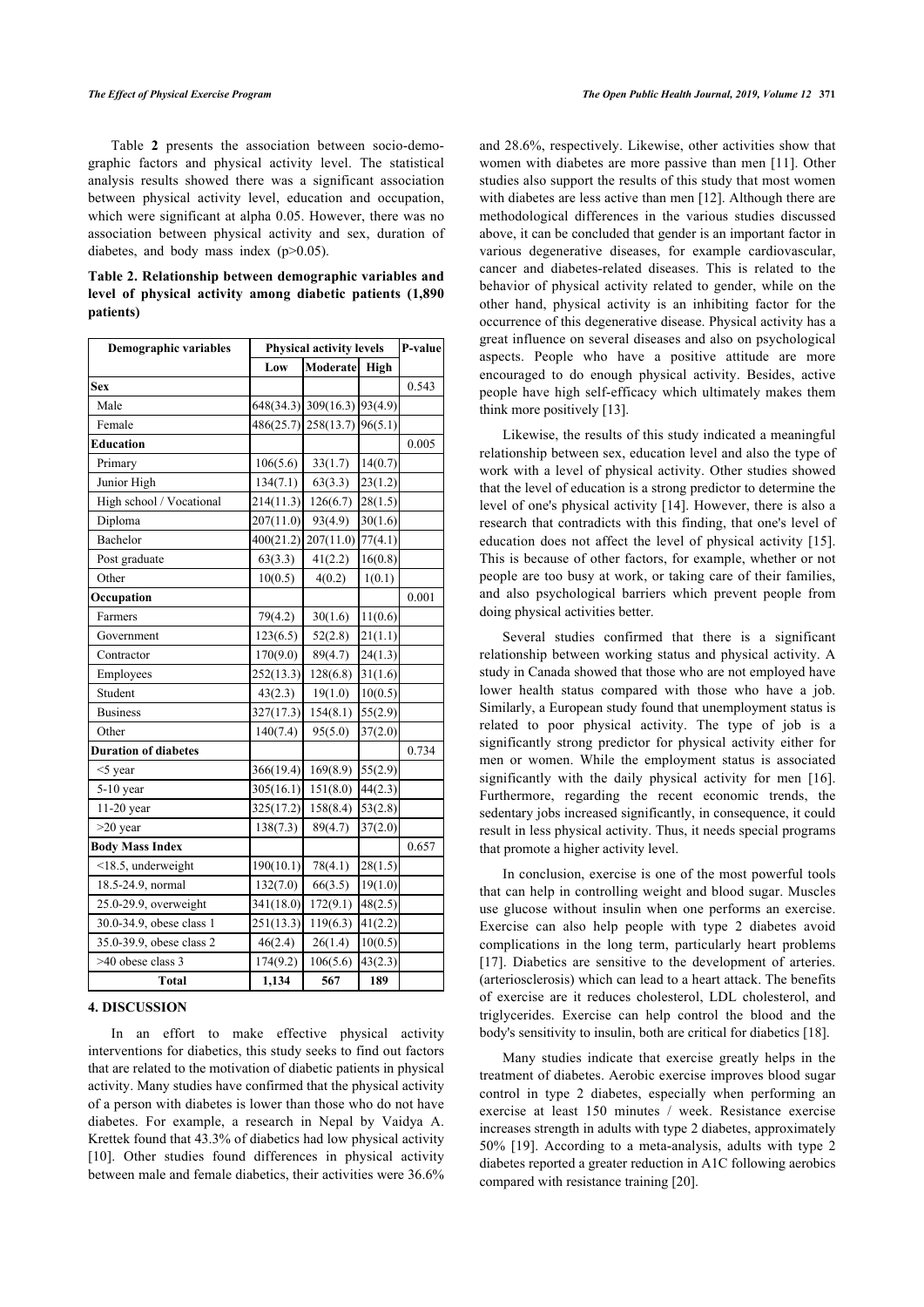# **CONCLUSION**

<span id="page-3-2"></span><span id="page-3-1"></span><span id="page-3-0"></span>The results of this study indicated a real relationship between physical activity and demographic characteristics. This relationship shows that demographic characteristics (such as education and work) are important in intervening and promoting physical activity. Governments should arrange appropriate exercise programs for patients with diabetes. Patients should start exercise with a warm-up session (*i.e.*, stretching within the neck, triceps chest upper back torso and low back). Importantly, exercise should be initiated slowly and gradually (from light to heavy). It should start with normal walking for 10 minutes to running for 15 minutes.

# <span id="page-3-4"></span><span id="page-3-3"></span>**LIMITATION**

<span id="page-3-5"></span>The limitation of this study is self-reporting of physical activity. The data collection methods could encourage biasness in information, because people may have provided incorrect information .

# <span id="page-3-6"></span>**ETHICS APPROVAL AND CONSENT TO PARTICIPATE**

<span id="page-3-8"></span>The Institutional Research Board of Boromarajonani College of Nursing, Ratchaburi (IRB-BCNR) - Ministry of Public Health has approved this study with approval number BCNR. No. 02/2018.

# <span id="page-3-7"></span>**HUMAN AND ANIMAL RIGHTS**

<span id="page-3-9"></span>No animals were used in this research. All human research procedures followed were in accordance with the ethical standards of the committee responsible for human experimentation (institutional and national), and with the Helsinki Declaration of 1975, as revised in 2013.

### <span id="page-3-11"></span><span id="page-3-10"></span>**CONSENT FOR PUBLICATION**

Informed consent was obtained from all the participants.

#### **AVAILABILITY OF DATA AND MATERIAL**

<span id="page-3-13"></span><span id="page-3-12"></span>The data supporting the findings of the article is available in the project of type 2 diabetes mellitus in Ratchaburi Province at Boromrajonani College of Nursing Ratchaburi, Ministry of Public Health, Thailand, reference number 2561/250.

#### <span id="page-3-14"></span>**FUNDING**

<span id="page-3-15"></span>The study is funded by Boromrajonani College of Nursing Ratchaburi, Ministry of Public Health, Thailand, with funding grant no. 2560/24.

#### <span id="page-3-16"></span>**CONFLICT OF INTEREST**

The authors declare no conflict of interest, financial or otherwise.

#### <span id="page-3-17"></span>**ACKNOWLEDGEMENTS**

<span id="page-3-18"></span>We are thankful to Boromrajonani College of Nursing Ratchaburi, Ministry of Public Health, Thailand for supporting the research funding.

#### **REFERENCE**

- [1] Bauman A, Lewicka M, Schoppe S, The Health Benefits of Physical Activity in Developing Countries. Geneva: World Health Organization 2005.
- [2] Shaw JE, Sicree RA, Zimmet PZ. Global estimates of the prevalence of diabetes for 2010 and 2030. Diabetes Res Clin Pract 2010; 87(1): 4-14.
- [\[http://dx.doi.org/10.1016/j.diabres.2009.10.007](http://dx.doi.org/10.1016/j.diabres.2009.10.007)] [PMID: [19896746\]](http://www.ncbi.nlm.nih.gov/pubmed/19896746) [3] World Health Report: Reducing risks, promoting healthy life. Geneva: World Health Organization 2002.
- [4] Ghazanfari Z, Niknami Sh, Ghofranipour F, Larijani B. Regular physical activity from perspective of females with diabetes: A qualitative study. Horizon of Medical Sciences 2009; 15(1): 514.
- [5] Moeini B, Jalilian M, Moghimbeigi A, Tarigh SN. Factors affecting physical activity and metabolic control in type 2 diabetic women referred to the diabetes research center of hamadan: Applying transtheoretical model. Sci J Hamadan Univ Med Sci 2011; 18(2): 31-7.
- [6] Brown H, Roberts J. Exercising choice: The economic determinants of physical activity behaviour of an employed population. Soc Sci Med 2011; 73(3): 383-90.

[\[http://dx.doi.org/10.1016/j.socscimed.2011.06.001](http://dx.doi.org/10.1016/j.socscimed.2011.06.001)] [PMID: [2175](http://www.ncbi.nlm.nih.gov/pubmed/2175%207272) [7272\]](http://www.ncbi.nlm.nih.gov/pubmed/2175%207272)

- [7] Plotnikoff RC, Brez S, Hotz SB. Exercise behavior in a community sample with diabetes: understanding the determinants of exercise behavioral change. Diabetes Educ 2000; 26(3): 450-9. [\[http://dx.doi.org/10.1177/014572170002600312](http://dx.doi.org/10.1177/014572170002600312)] [PMID: [11151292](http://www.ncbi.nlm.nih.gov/pubmed/11151292)]
- [8] Vasheghani-Farahani A, Tahmasbi M, Asheri H, Ashraf H, Nedjat S, Kordi R. The persian, last 7day, long form of the International Physical Activity Questionnaire. Asian J Sports Med 2011; 2(2): 10616.
	- [\[http://dx.doi.org/10.5812/asjsm.34781\]](http://dx.doi.org/10.5812/asjsm.34781) [PMID: [22375226](http://www.ncbi.nlm.nih.gov/pubmed/22375226)]
- [9] Vaidya A, Krettek A. Physical activity level and its sociodemographic correlates in a peri-urban Nepalese population: A cross-sectional study from the Jhaukhel-Duwakot health demographic surveillance site. Int J Behav Nutr Phys Act 2014; 11(1): 39.
- [\[http://dx.doi.org/10.1186/1479-5868-11-39](http://dx.doi.org/10.1186/1479-5868-11-39)] [PMID: [24628997](http://www.ncbi.nlm.nih.gov/pubmed/24628997)]
- [10] Forghani B, Kasaeyan N. FaghihImani B, Hosseinpour M, Amini M. The assessment of physical activity in non-insulin dependent diabetic women reffered to Endocrine & Metabolism Research Center. Majallah-i Ghudad-i Darun/Riz va Mitabulism-i Iran 2000; 2(3): 169-73.
- [11] Humphreys BR, Ruseski JE. The economic choice of participation and time spent in physical activity and sport in Canada. University of Alberta, Department of Economics 2010.
- [12] Momenan AA, Delshad M, Mirmiran P, Ghanbarian A, Azizi F. Leisure time physical activity and its determinants among adults in Tehran: Tehran lipid and glucose study. Int J Prev Med 2011; 2(4): 243-51.
	- [PMID: [22174964\]](http://www.ncbi.nlm.nih.gov/pubmed/22174964)
- [13] Didarloo AR. Physical activity among women with type 2 diabetes: Prediction by the extended theory of reasoned action. Payesh 2012; 11(2): 187-98.
- [14] Daniali SSh, Azadbakht L, Mostafavi DF. The relationship between body image, selfEfficacy and physical activity in female employees of Isfahan University of Medical Sciences and University of Isfahan, Iran. J Health Syst Res 2012; 8(6): 991-1001.
- [15] Grayson JP. Health, physical activity level, and employment status in Canada. Int J Health Serv 1993; 23(4): 743-61. [\[http://dx.doi.org/10.2190/W5NR-A7A4-BX4A-T4F7\]](http://dx.doi.org/10.2190/W5NR-A7A4-BX4A-T4F7) [PMID: [8276](http://www.ncbi.nlm.nih.gov/pubmed/8276%20533) [533](http://www.ncbi.nlm.nih.gov/pubmed/8276%20533)]
- [16] Alavinia SM, Burdorf A. Unemployment and retirement and ill-health: A cross-sectional analysis across European countries. Int Arch Occup Environ Health 2008; 82(1): 39-45. [\[http://dx.doi.org/10.1007/s00420-008-0304-6\]](http://dx.doi.org/10.1007/s00420-008-0304-6) [PMID: [18264715](http://www.ncbi.nlm.nih.gov/pubmed/18264715)]
- [17] King GA, Fitzhugh EC, Bassett DR Jr, *et al.* Relationship of leisuretime physical activity and occupational activity to the prevalence of obesity. Int J Obes Relat Metab Disord 2001; 25(5): 606-12. [\[http://dx.doi.org/10.1038/sj.ijo.0801583\]](http://dx.doi.org/10.1038/sj.ijo.0801583) [PMID: [11360141](http://www.ncbi.nlm.nih.gov/pubmed/11360141)]
- [18] Umpierre D, Ribeiro PA, Kramer CK, *et al.* Physical activity advice only or structured exercise training and association with HbA1c levels in type 2 diabetes: A systematic review and meta-analysis. JAMA 2011; 305(17): 1790-9.

[\[http://dx.doi.org/10.1001/jama.2011.576](http://dx.doi.org/10.1001/jama.2011.576)] [PMID: [21540423\]](http://www.ncbi.nlm.nih.gov/pubmed/21540423)

[19] Gordon BA, Benson AC, Bird SR, Fraser SF. Resistance training improves metabolic health in type 2 diabetes: A systematic review. Diabetes Res Clin Pract 2009; 83(2): 157-75.